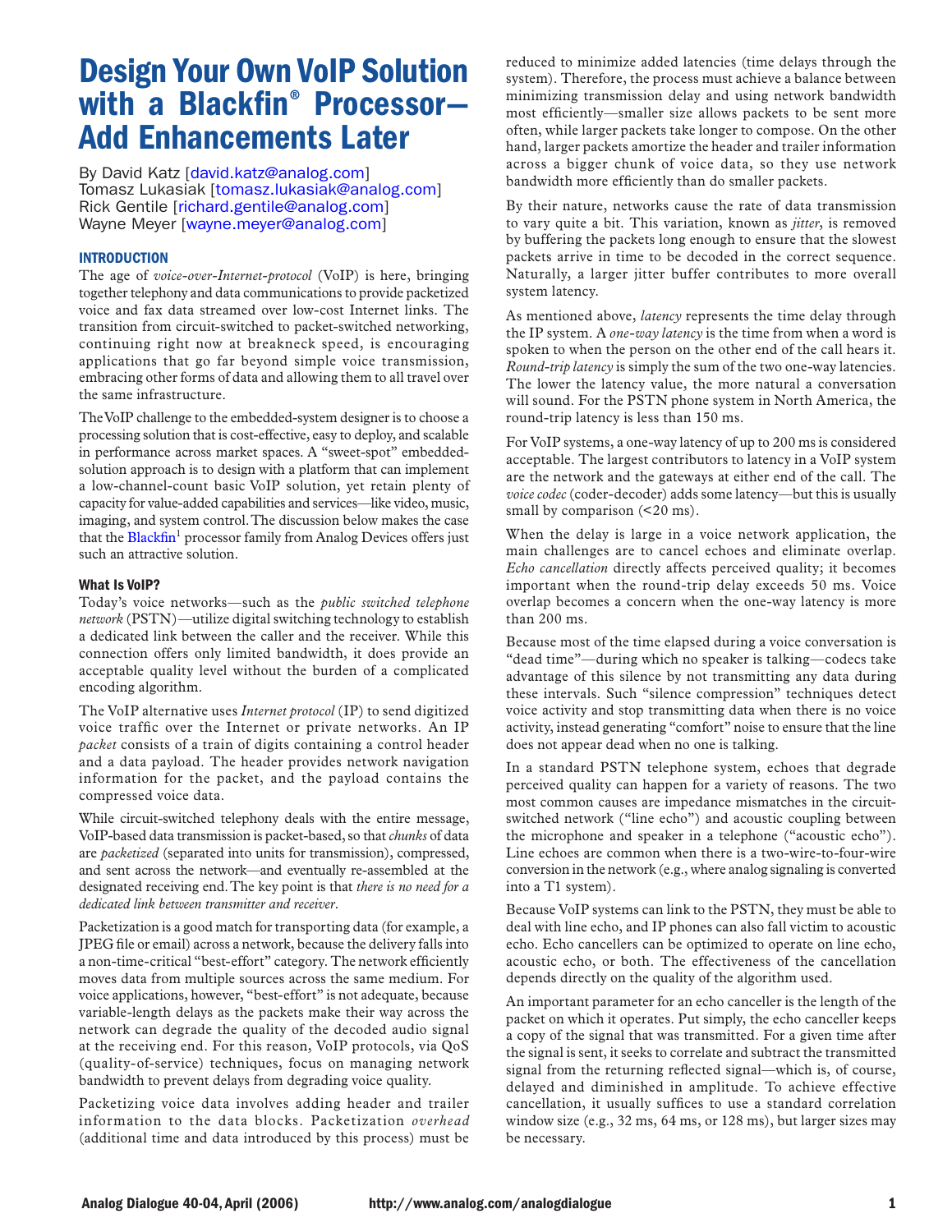#### Emerging and Current VoIP-Based Applications

Because the high-speed network as a whole (rather than a dedicated channel) is used as the transport mechanism, a major advantage of VoIP systems is the lower cost per communication session. Moreover, VoIP calls allow network operators to avoid most interconnect charges associated with circuit-switched telephony networks; the additional infrastructure required to complete a VoIP phone call is minimal, because it uses the existing network already in place for the home or business personal computer (PC). Yet another reason for lower costs is that data-network operators often haven't used all the available bandwidth, so that the additional VoIP services currently incur an inconsequential additional cost-overhead burden.

VoIP users tend to think of their connection as being "free," since they can call anywhere in the world, as often as they want, for just pennies per minute. Although they are also paying a monthly fee to their Internet service provider, it can be amortized over both data and voice services.

Besides the low cost relative to the circuit-switched domain, many new features of IP services become available. For instance, incoming phone calls on the PSTN can be automatically rerouted to a user's VoIP phone, as long as it's connected to a network node. This arrangement has clear advantages over a global-enabled cellphone, since there are no roaming charges involved—from the VoIP standpoint, the end user's location is irrelevant; it is simply seen as just another network-connection point. This is especially useful where wireless local-area networks (LANs) are available; IEEE-Standard-802.11<sup>2</sup>-enabled VoIP handsets allow conversations at worldwide [Wi-Fi](http://www.wi-fi.org/)<sup>3</sup> hotspots without the need to worry about mismatched communications infrastructure and transmission standards.

Everything discussed so far in relation to voice-over-IP extends to other forms of data-based communication as well. After all, once data is digitized and packetized, the nature of the content doesn't much matter, as long as it is appropriately encoded and decoded with adequate bandwidth. Because of this, the VoIP infrastructure facilitates an entirely new set of networked real-time applications, such as:

- Videoconferencing
- Remote video surveillance
- Analog telephone adapters
- Multicasting
- Instant messaging
- Gaming
- Electronic whiteboards

# A CLOSER LOOK AT A VoIP SYSTEM

Figure 1 shows key components of a VoIP system: The signaling process, the encoder/decoder, the transport mechanism, and the switching gateway.

The *signaling* process involves creating, maintaining, and terminating connections between nodes.

In order to reduce network bandwidth requirements, audio and video are encoded before transmission and decoded during reception. This compression and conversion process is governed by various codec standards for both audio and video streams.

The compressed packets move through the network governed by one or more *transport* protocols. A *switching gateway* ensures that the packet set is interoperable at the destination with another IP-based system or a PSTN system. At its final destination, the packet set is decoded and converted back to an audio/video signal, at which point it is played through the receiver's speakers and/or display unit.



Figure 1. (a) Simplified representation of possible IP telephony network connections. (b) Signaling and transport flows between endpoints.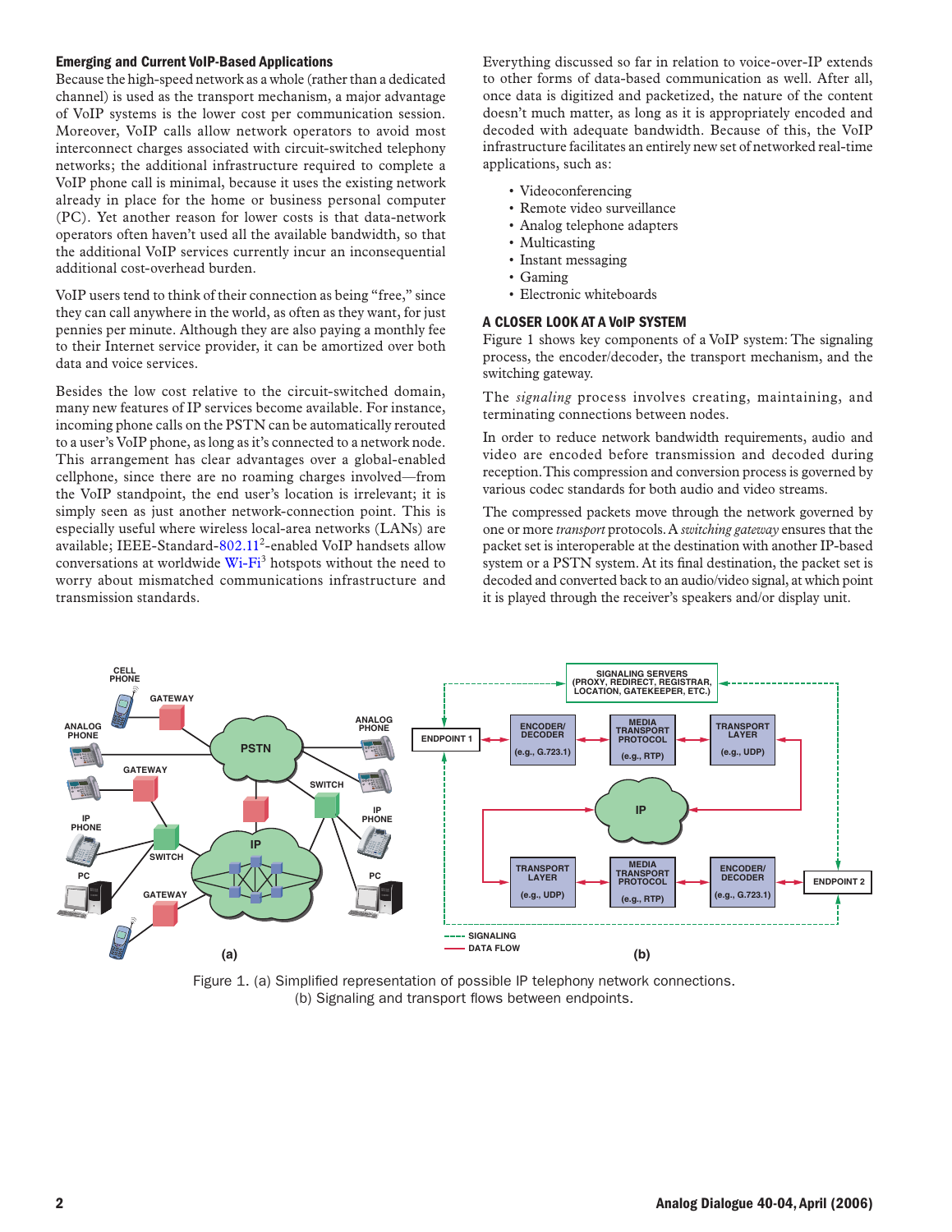

Figure 2. Open Systems Interconnection and TCP/IP models.

The OSI (Open Systems Interconnection) seven-layer model (Figure 2) specifies a framework for networking. If there are two parties to a communication session, data generated by each starts at the top, undergoing any required configuration and processing through the layers, and is finally delivered to the physical layer for transmission across the medium. At the destination, processing occurs in the reverse direction, until the packets are finally reassembled and the data is provided to the second user.

## Session Control: H.323 vs. SIP

The first requirement in a VoIP system is a *session-control protocol* to establish presence and locate users, as well as to set up, modify, and terminate sessions. There are two protocols in wide use today. Historically, the first of these protocols was H.323\*, but SIP (Session Initiation Protocol) is rapidly becoming the main standard. Let's take a look at the role played by each.

#### *International Telecommunication Union (ITU) H.323*

 $H.323<sup>4</sup>$  $H.323<sup>4</sup>$  is an ITU standard originally developed for real-time multimedia (voice and video) conferencing and supplementary data transfer. It has rapidly evolved to meet the requirements of VoIP networks. It is technically a container for a number of required and optional network and media codec standards. The connection signaling part of H.323 is handled by the H.225 protocol, while feature negotiation is supported by H.245.

#### *SIP (Session Initiation Protocol)*

 $SIP<sup>5</sup>$  $SIP<sup>5</sup>$  is defined by the  $IETF<sup>6</sup>$  $IETF<sup>6</sup>$  (Internet Engineering Task Force) under RFC 3261. It was developed specifically for IP telephony and other Internet services—and though it overlaps H.323 in many ways, it is usually considered a more streamlined solution.

SIP is used with [SDP](http://www.ietf.org/rfc/rfc2327.txt)<sup>7</sup> (*Session Description Protocol*) for user discovery; it provides feature negotiation and call management. SDP is essentially a format for describing initialization parameters for streaming media during session announcement and invitation. The SIP/SDP pair is somewhat analogous to the H.225/H.245 protocol set in the H.323 standard.

SIP can be used in a system with only two endpoints and no server infrastructure. However, in a public network, special proxy and registrar servers are utilized for establishing connections. In such a setup, each client registers itself with a server, in order to allow callers to find it from anywhere on the Internet.

#### TRANSPORT LAYER PROTOCOLS

The signaling protocols above are responsible for configuring multimedia sessions across a network. Once the connection is set up, media flows between network nodes are established by utilizing one or more data-transport protocols, such as UDP or TCP.

#### UDP (User Datagram Protocol)

[UDP](http://www.ietf.org/rfc/rfc768.txt)8 is a network protocol covering only packets that are broadcast out. There is no acknowledgement that a packet has been received at the other end. Since delivery is not guaranteed, voice transmission will not work very well with UDP alone when there are peak loads on a network. That is why a media transport protocol, like [RTP](http://www.ietf.org/rfc/rfc3550.txt),<sup>9</sup> usually runs on top of UDP.

## TCP (Transmission Control Protocol)

[TCP](http://www.ietf.org/rfc/rfc0793.txt)10 uses a client/server communication model. The client requests (and is provided) a service by another computer (a server) in the network. Each client request is handled individually, unrelated to any previous one. This ensures that "free" network paths are available for other channels to use.

TCP creates smaller packets that can be transmitted over the Internet and received by a TCP layer at the other end of the call, such that the packets are "reassembled" back into the original message. The IP layer interprets the address field of each packet so that it arrives at the correct destination.

Unlike UDP, TCP does guarantee complete receipt of packets at the receiving end. However, it does this by allowing packet retransmission, which adds latencies that are not helpful for realtime data. For voice, a late packet due to retransmission is as bad as a lost packet. Because of this characteristic, TCP is usually not considered an appropriate transport for real-time streaming media transmission.

Figure 2 shows how the TCP/IP Internet model, and its associated protocols, compares with and utilizes various layers of the OSI model.

#### Media Transport

As noted above, sending media data directly over a transport protocol is not very efficient for real-time communication. Because of this, a *media transport layer* is usually responsible for handling this data in an efficient manner.

<sup>\*</sup>To be exact, the task of session control and initiation lies in the domain of H.225.0 and H.245, which are part of the H.323 umbrella protocol.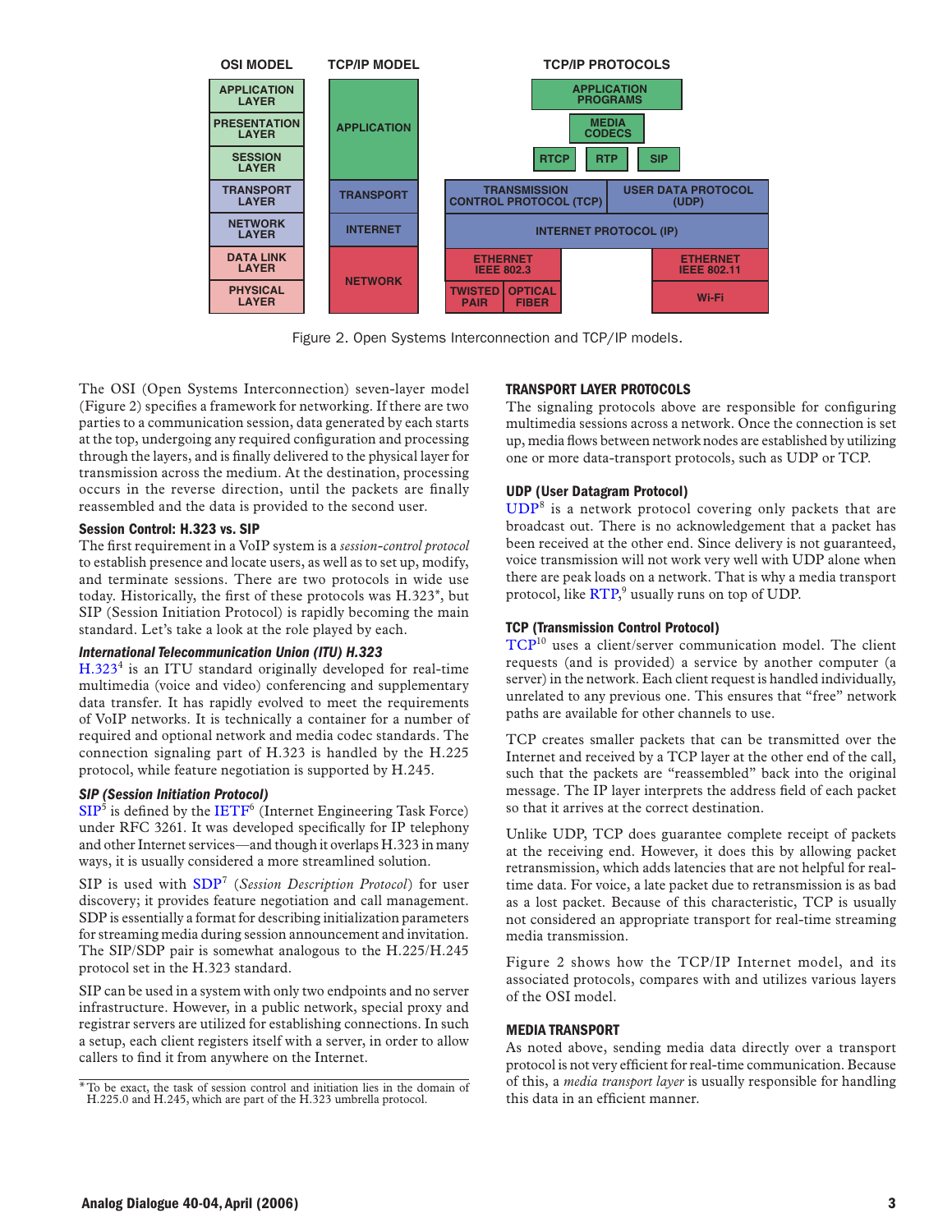# RTP (Real-Time Transport Protocol)

RTP provides delivery services for real-time packetized audio and video data. It is the standard way to transport real-time data over IP networks. The protocol resides on top of UDP to minimize packet header overhead—but at a cost; there is no guarantee of reliability or packet ordering. Compared to TCP, RTP is less reliable—but it has less latency in packet transmission, since its packet header overhead is much smaller than for TCP (Figure 3).



Figure 3. Header structure and payload of an RTP frame.

In order to maintain a given QoS level, RTP utilizes timestamps, sequence numbering, and delivery confirmation for each packet sent. It also supports a number of error-correction schemes for increased robustness, as well as some basic security options for encrypting packets.

Figure 4 compares performance and reliability of UDP, RTP, and TCP.



Figure 4. Performance vs. reliability.

## RTCP (RTP Control Protocol)

 $RTCP<sup>11</sup>$  $RTCP<sup>11</sup>$  is a complementary protocol used to communicate control information, such as number of packets sent and lost, jitter, delay, and endpoint descriptions. It is most useful for managing session time bases and for analyzing QoS of an RTP stream. It also can provide a backchannel for limited retransmission of RTP packets.

## MEDIA CODECS

At the top of the VoIP stack are protocols to handle the actual media being transported. There are potentially quite a few audio and video codecs that can feed into the media transport layer. A sampling of the most common ones can be found in the sidebar on the last page of this article.

A number of factors help determine how desirable a codec is—including how efficiently it makes use of available system bandwidth, how it handles packet loss, and what costs are associated with it, including intellectual-property royalties.

# BLACKFIN VoIP COLLATERAL

Unlike traditional VoIP embedded solutions that utilize two processor cores to provide VoIP functionality, Blackfin processors provide a convergent solution in a unified core architecture that allows voice and video signal processing concurrent with RISC MCU processing to handle network- and user-interface demands. This unique ability to offer full VoIP functionality on a single convergent processor provides for a unified software development environment, faster system debugging and deployment, and lower overall system cost.

As an example, the [ADSP-BF537](http://www.analog.com/en/prod/0%2C2877%2CADSP%2DBF537%2C00.html)<sup>12</sup> Blackfin processor family provides the necessary degree of integration and performance, with low power consumption, for VoIP deployment. It features multiple *integrated serial ports* (for glueless connection to audio analog-to-digital (A/D) and digital-to-analog (D/A) converters), *an external memory controller*, *a parallel peripheral interface* (PPI) for LCD or video encoder/decoder connectivity, and a *10/100BaseT Ethernet MAC*. If necessary, a second Ethernet MAC can be accommodated via the external memory interface.

A complete communication channel—including voice and networking stack—uses less than 75 MIPS of the processing bandwidth. With ADSP-BF537 performance at up to 600 MHz, there is plenty of available processor "horsepower" to spread across a VoIP product portfolio, as features such as multimedia compression or decompression become necessary. In contrast, competing dedicated VoIP choices are typically performance-limited and offer little or no ability to add features or differentiation.

For VoIP applications, Blackfin-based designs target high-quality, low-channel-count VoIP solutions—with processing headroom to accommodate added features such as music, video, and image transport, as well as overall system control. Here is a sampling of available VoIP offerings, ranging from open-source solutions to high-volume OEM reference designs:

# Blackfin/Linphone

A Blackfin VoIP system can be designed using [open-source](http://blackfin.uclinux.org/)  [software](http://blackfin.uclinux.org/)<sup>13</sup> based on  $\mu$ Clinux, the embedded version of the popular GNU/Linux OS. One such *General Public License* (GPL-licensed) IP-phone package, called [Linphone1](http://docs.blackfin.uclinux.org/doku.php?id=linphone)4—based on the *SIP* suite—has been ported to µClinux for Blackfin processors, allowing the Blackfin reference design to communicate with any SIP-compatible endpoint. In a public network with the proper SIP servers and gateway infrastructure, this system can even be used to connect to phones on a PSTN node. For voice encoding and decoding, the current Blackfin implementation of Linphone supports: G.711 (A-law and  $\mu$ -law), *GSM* (Global System for Mobile Communications), and the *Speex* audio compression format.

The main components used in the Blackfin Linphone reference design are:

**Linux TCP/IP networking stack**: includes necessary transport and control protocols, such as TCP and UDP.

**Linphone**: the main VoIP application, which includes Blackfin-based G.711 and GSM codec implementations. It comprises both a *graphical user interface* (GUI) for desktop PCs and a simple command-line application for nongraphical embedded systems.

**oRTP**: an implementation of an RTP stack developed for Linphone and released under the LGPL license.

**oSIP**: a thread-safe implementation of the SIP protocol released under the LGPL license.

**Speex**: the open-source reference implementation of the Speex codec. Blackfin-specific optimizations to the fixed-point Speex implementation have been contributed back to the mainline code branch.

## Unicoi Systems Blackfin-Based Fusion Voice Gateway

The Fusion Voice Gateway (Figure 5) is a complete *[Voice Gateway/](http://www.unicoi.com/Documentation/ProductBriefs/voicegateway_unicoi_blackfin.pdf) [Terminal Adapter Reference Design](http://www.unicoi.com/Documentation/ProductBriefs/voicegateway_unicoi_blackfin.pdf)*15 from [Unicoi Systems](http://www.unicoi.com/). 16 With router functionality and full-featured SIP telephony running on a single-core Blackfin Processor, the Fusion Voice Gateway allows for quick time-to-market for terminal adapters.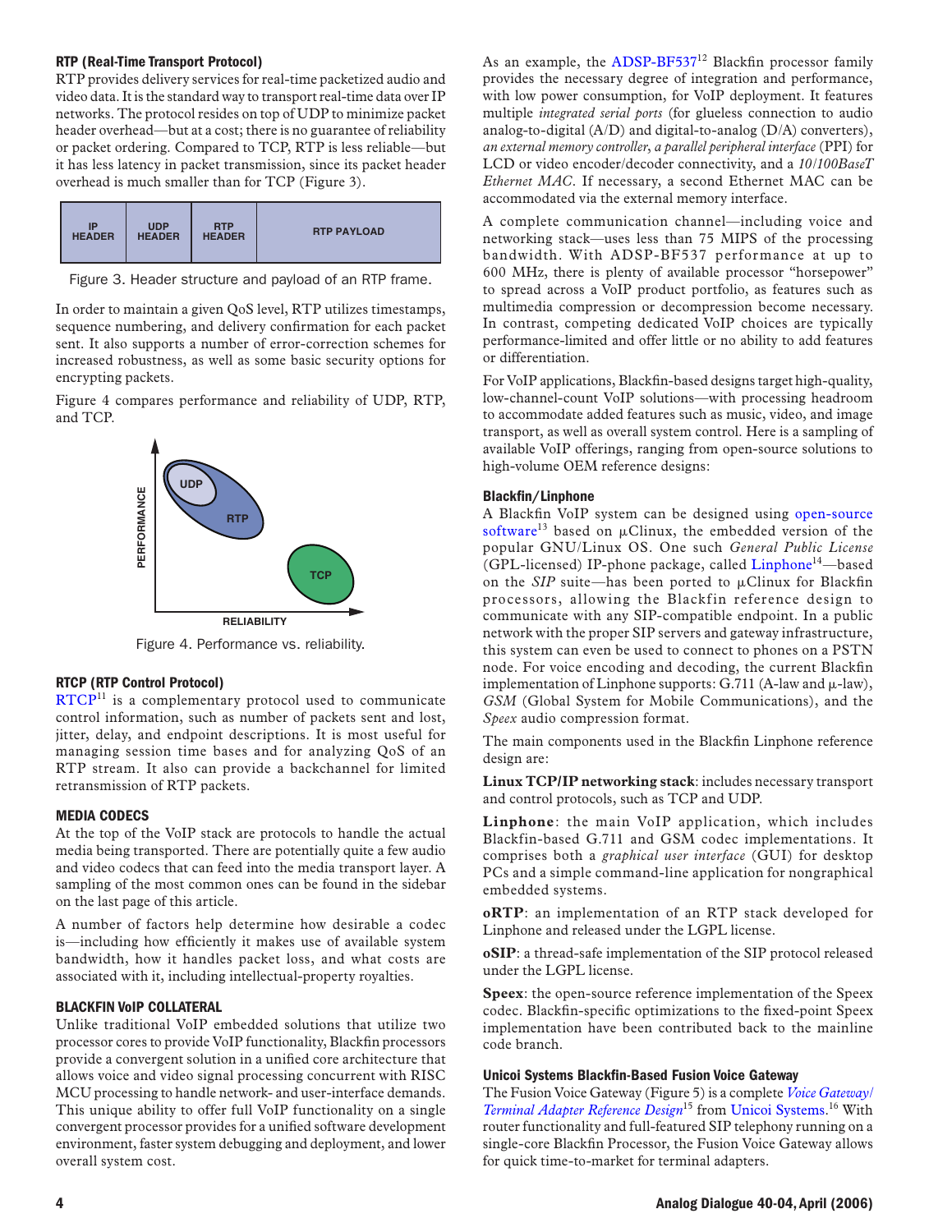

Figure 5. Blackfin-based Fusion Voice Gateway from Unicoi Systems.

The Fusion Voice Gateway features robust functionality, including G.168 echo cancellation and multiple G.7xx voice codecs. The Fusion reference design also includes full-featured telephony and router functionality by combining an Internet router, a 4-port Ethernet switch and VoIP gateway functionality.

#### Unicoi Systems Blackfin-Based Fusion IP Phone

The Fusion IP Phone from Unicoi Systems is a complete software/ silicon solution that offers a full-featured platform supporting current and emerging IP phone standards, and has expansion capabilities for product differentiation.

The Fusion IP Phone Reference Design reduces BOM cost as well as the time and complexity often associated with developing an IP phone. Designed around the ADSP-BF536, the reference design software delivers the critical processing (e.g., real-time operating system, call manager, voice algorithms, acoustic echo cancellation for full-duplex speakerphone), communication protocols (TCP/IPv4/v6, SIP, RTP, etc.), and peripheral functions (LCD and keypad controllers, etc.) required to build a basic or advanced IP phone.

## Blackfin BRAVO VoIP Reference Designs

The Analog Devices Blackfin BRAVO™ VoIP<sup>17</sup> and Videophone reference designs are complete system solutions for OEMs building feature-rich, high-performance, low-cost VoIP desktop phones, videophones, and telephone adapters. The designs include the complete suite of software for VoIP applications, all controlled by a comprehensive set of *application program interfaces* (APIs) for customization and control of core system functions.

For audio, the designs support multiple G.7xx audio codecs, G.168-compliant network echo cancellation, and acoustic echo cancellation for enhanced audio clarity. Optionally, RF transceivers can be included in the design to provide wireless audio capability. The designs support both H.323- and SIP-compliant software stacks.

On the video front, the [BRAVO Broadband Audio/Video](http://www.analog.com/processors/platforms/blackfin_BRAVO/Blackfin_BRAVO_Videophone(D)_final.pdf)  [Communications](http://www.analog.com/processors/platforms/blackfin_BRAVO/Blackfin_BRAVO_Videophone(D)_final.pdf)<sup>18</sup> reference design (Figure 6) provides up to 30 frames per second of *common intermediate format* (CIF) color video, including support for ITU-standard H.263 and H.264 video codecs, picture-in-picture, high-resolution graphics with overlay, alpha and chroma keying, and antiflicker filtering.

#### **CONCLUSION**

Clearly, VoIP technology has the potential to revolutionize the way people communicate—whether they're at home or at work, plugged-in or untethered, video-enabled or just plain audio-minded. The power and versatility of Blackfin Processors, working with a wide variety of standards, will make VoIP increasingly pervasive in embedded environments, creating value-added features in many markets that are not yet experiencing the benefits of this exciting technology.  $\Box$ 



Figure 6. Blackfin BRAVO Broadband Audio/Video Communications reference design, functional diagram.